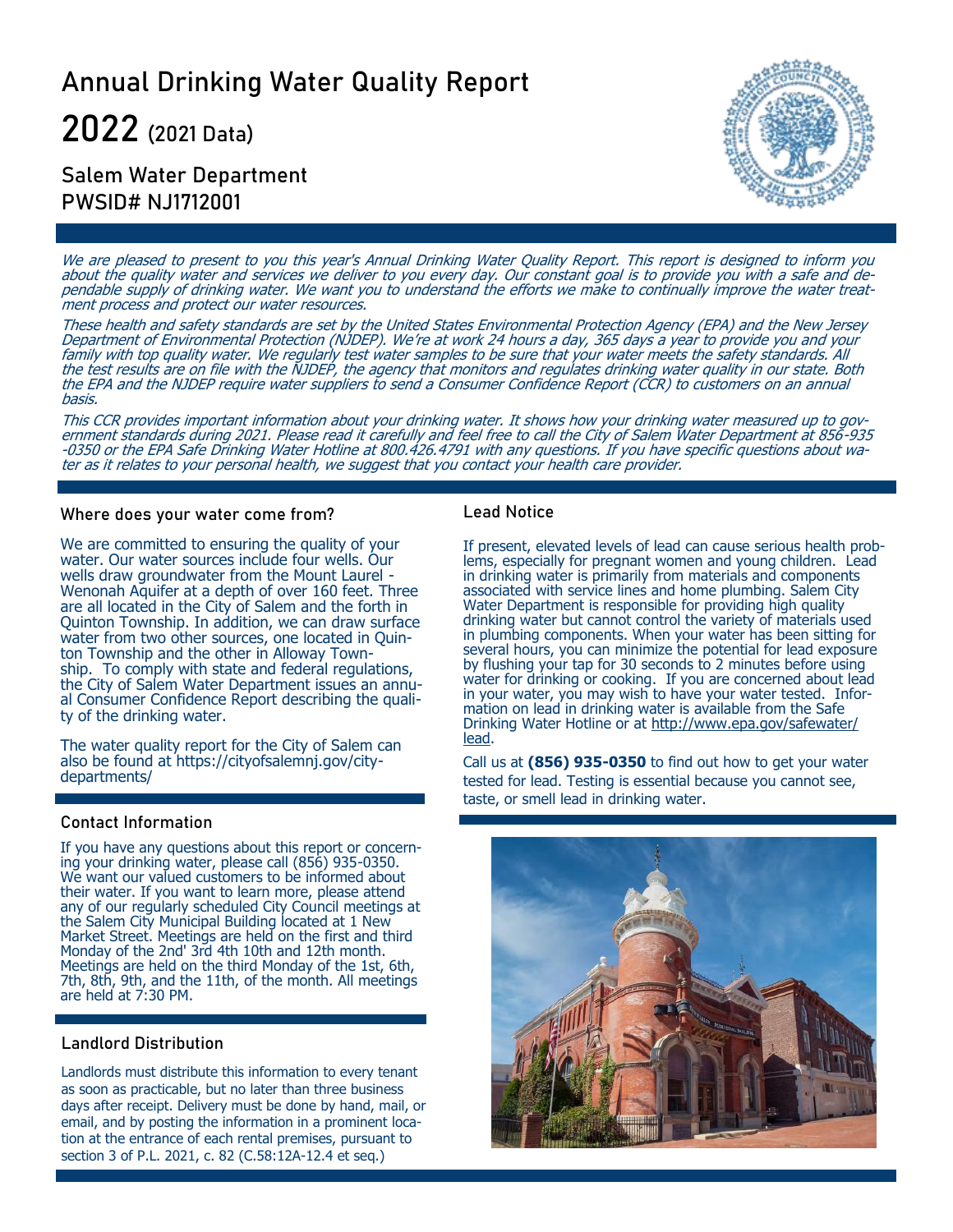#### 2022 Annual Drinking Water Quality Report—Salem City



#### How do drinking water sources become polluted?

In order to ensure that tap water is safe to drink, EPA prescribes regulations which limit the amount of certain contaminants in water provided by public water systems. Food and Drug Administration regulations establish limits for contaminants in bottled water which must provide the same protection for public health.

Drinking water, including bottled water, may reasonably be expected to contain at least small amounts of some contaminants. The presence of contaminants does not necessarily indicate that water poses a health risk. More information about contaminants and potential health effects can be obtained by calling the **EPA's Safe Drinking Water Hotline (800-426-4791)**.

The sources of drinking water (both tap water and bottled water) include rivers, lakes, streams, ponds, reservoirs, springs, and wells. As water travels over the surface of the land or through the ground, it dissolves naturally occurring minerals and, in some cases, radioactive material, and can pick up substances resulting from the presence of animals or from human activity.

Contaminants that may be present in source water include:

**Microbial contaminants**, such as viruses and bacteria, which may come from sewage treatment plants, septic systems, agricultural livestock operations, and wildlife.

**Inorganic contaminants**, such as salts and metals, which can be naturally-occurring or result from urban stormwater runoff, industrial or domestic wastewater discharges, oil and gas production, mining, or farming.

**Pesticides and herbicides**, which may come from a variety of sources such as agriculture, urban stormwater runoff, and residential uses.

**Organic chemical contaminants**, including synthetic and volatile organic chemicals, which are byproducts of industrial processes and petroleum production, and can also come from gas stations, urban stormwater runoff, and septic systems.

**Radioactive contaminants**, which can be naturally occurring or be the result of oil and gas production and mining activities.

#### Source Water Assessments

The NJDEP has completed and issued the Source Water Assessment Report and Summary for public water systems, which are available at http://www.state.nj.us/dep/swap or by contacting the NJDEP's Bureau of Safe Drinking Water at 609-292-5550.

If a system is rated highly susceptible for a contaminant category, it does not mean a customer is or will be consuming contaminated drinking water. The rating reflects the potential for contamination of source water, not the existence of contamination. Public water systems are required to monitor for regulated contaminants and to install treatment if any contaminants are detected at frequencies and concentrations above allowable levels. As a result of the assessments, NJDEP may customize or change existing monitoring schedules based on the susceptibility ratings.

If you have questions regarding the source water assessment report or summary please contact the Bureau of Safe Drinking Water at watersupply@dep.state.nj.us or 609-292-5550.

**Pathogens:** Disease-causing organisms such as bacteria and viruses. Common sources are animal and human fecal wastes.

**Nutrients:** Compounds, minerals and elements (both naturally occurring and man-made) that aid plant growth. Examples include nitrogen and phosphorus.

**Pesticides:** Man-made chemicals used to control pests, weeds and fungus. Common sources include land application and manufacturing of pesticides. Examples include herbicides such as atrazine, and insecticides such as chlorodane.

**Radionuclides:** Radioactive substances that are both naturally occurring and man-made. Examples include radium and uranium.

**Volatile Organic Compounds:** Man-made chemicals used as solvents,

degreasers, and gasoline components. Examples include benzene, methyl tertiary butyl ether (MTBE), and vinyl chloride.

**Inorganics:** Mineral-based compounds that are both naturally occur-ring and man-made. Examples include arsenic, asbestos, copper, lead, and nitrate.

**Radon:** Colorless, odorless, cancer-causing gas that occurs naturally in the environment. For more information go to http://www.nj.gov/dep/rpp/ radon/index.htm or call 800-648-0394.

**Disinfection Byproduct Precursors:** A common source is naturally occurring organic matter in surface water. Disinfection byproducts are formed when the disinfectants used to kill pathogens (usually chlorine) react with dissolved organic material (leaves, etc.) in surface water.

|               |   | Pathogens |   |   | <b>Nutrients</b> |   |   | <b>Pesticides</b> |   |   | Volatile<br>Organic<br>Compounds |   |   | <b>Inorganics</b> |   |   | Radio-<br>nuclides |   |   | Radon |                |   | <b>Disinfection</b><br><b>Byproduct</b><br><b>Precursors</b> |  |
|---------------|---|-----------|---|---|------------------|---|---|-------------------|---|---|----------------------------------|---|---|-------------------|---|---|--------------------|---|---|-------|----------------|---|--------------------------------------------------------------|--|
| Sources       | н | M         |   | H | M                |   | н | M                 | ш | H | M                                |   | H | м                 |   | Н | M                  |   | H | M     |                | н | M                                                            |  |
| Wells $-2$    |   |           | ∩ |   |                  | റ |   |                   | ◠ |   |                                  | າ |   |                   | ົ |   |                    | 2 |   | റ     |                |   | $\overline{2}$                                               |  |
| $GUDI - 0$    |   |           |   |   |                  |   |   |                   |   |   |                                  |   |   |                   |   |   |                    |   |   |       |                |   |                                                              |  |
| Surface Water | റ |           |   |   | 2                |   |   |                   |   |   |                                  | ົ | 2 |                   |   |   |                    | ◠ |   |       | $\overline{2}$ | റ |                                                              |  |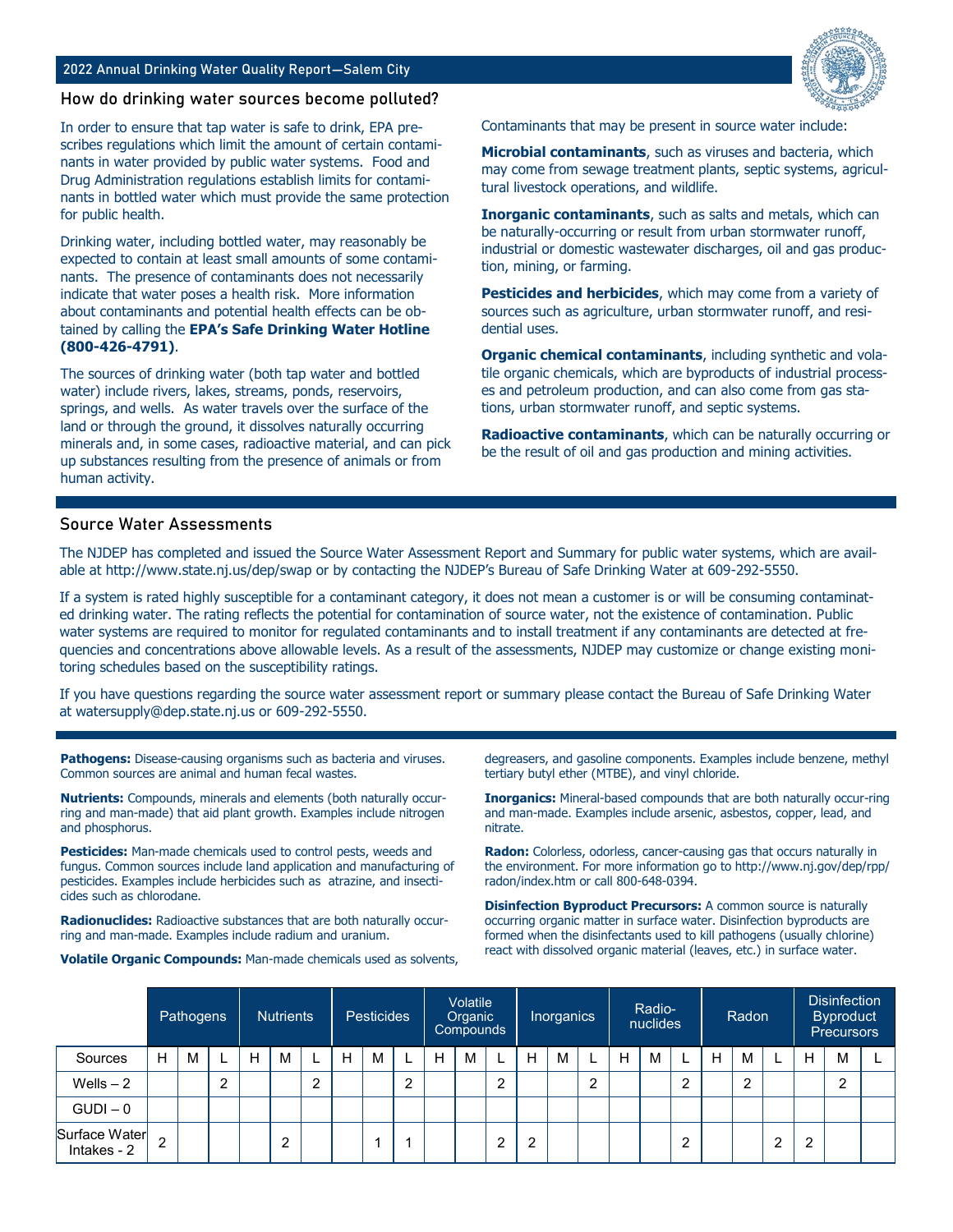

## **People with Special Health Concerns**

**Some people may be more vulnerable to contaminants in drinking water than the general population. Immunocompromised persons such as persons with cancer undergoing chemo-therapy, persons who have undergone organ transplants, people with HIV / AIDS or other immune system disorders, some elderly, and infants can be particularly at risk from infections. These people should seek advice about drinking water from their health care providers. EPA / CDC guidelines on appropriate means to lessen the risk of infection by cryptosporidium and other microbiological contaminants are available from the Safe Drinking Water Hotline (800-426-4791).**

| 2021 Water Quality Results                                        |                                                                                                                                                                                                                                   |                  |                                              |       |                                                                                                |  |  |  |  |
|-------------------------------------------------------------------|-----------------------------------------------------------------------------------------------------------------------------------------------------------------------------------------------------------------------------------|------------------|----------------------------------------------|-------|------------------------------------------------------------------------------------------------|--|--|--|--|
| <b>Inorganic Chemicals</b>                                        | <b>MCLG</b>                                                                                                                                                                                                                       | <b>MCL</b>       | <b>Level Detected</b>                        |       | <b>Violation Likely Source</b>                                                                 |  |  |  |  |
| <b>Barium</b><br>Test Results Year 2021                           | 2 ppm                                                                                                                                                                                                                             | 2 ppm            | Range: 0.04-0.04<br>Highest: 0.04            | N     | Discharge of drilling wastes, metal refineries,<br>and erosion of natural deposits             |  |  |  |  |
| Nickel<br>Test Results Year 2021                                  | n/a                                                                                                                                                                                                                               | none             | Range: 0.0005 -<br>0.0005<br>Highest: 0.0005 | N     | Runoff from fertilizer, leaching from septic tanks,<br>sewage, and erosion of natural deposits |  |  |  |  |
| Nitrate (as Nitrogen)<br>Test Results Year 2021                   | 10 ppm                                                                                                                                                                                                                            | 10 ppm           | Range: ND - ND<br>Highest: ND                | N     | Corrosion of household plumbing systems and<br>erosion of natural deposits                     |  |  |  |  |
| Fluoride<br>Test Results Year 2021                                | 4 ppm                                                                                                                                                                                                                             | 4 ppm            | Range: 0.11 - 0.11<br>Highest: 0.115         | N     | Erosion of natural deposits                                                                    |  |  |  |  |
| Copper & Lead                                                     | <b>MCLG</b>                                                                                                                                                                                                                       | AL               | <b>Level Detected</b>                        |       | <b>Violation Likely Source</b>                                                                 |  |  |  |  |
| Copper<br>Test Results Year 2021                                  | 1.3 ppm                                                                                                                                                                                                                           | 1.3 ppm          | 90th Percentile: 0.258<br>Samples > AL: 0    | N     | Corrosion of household plumbing systems and<br>erosion of natural deposits                     |  |  |  |  |
| Lead<br>Test Results Year 2021                                    | 0 ppb                                                                                                                                                                                                                             | 15 ppb           | 90th Percentile: 0.0<br>Samples > AL: 0      | N     | Corrosion of household plumbing systems and<br>erosion of natural deposits                     |  |  |  |  |
| <b>Regulated Disinfectants</b>                                    | <b>MCLG</b>                                                                                                                                                                                                                       | <b>MCL</b>       | <b>Level Detected</b>                        |       | <b>Violation Likely Source</b>                                                                 |  |  |  |  |
| Chlorine<br>Test Results Year 2021                                | 4.0 ppm                                                                                                                                                                                                                           | 4.0 ppm          | Range: 0.00-1.21<br>RAA: 0.84                | N     | Water additive to control microbes                                                             |  |  |  |  |
| Volatile Organic Compounds /<br><b>Disinfection By-products</b>   | <b>MCLG</b>                                                                                                                                                                                                                       | <b>MCL</b>       | <b>Level Detected</b>                        |       | <b>Violation Likely Source</b>                                                                 |  |  |  |  |
| <b>HAA5 Haloaecetic Acids</b><br>Test Results Year 2021           | n/a                                                                                                                                                                                                                               | 60 ppb           | Range: 1.4 - 32<br>Highest: 19.03 LRAA       | N     | Byproduct of drinking water disinfection                                                       |  |  |  |  |
| TTHM Total Trihalomethanes <sup>1</sup><br>Test Results Year 2021 | n/a                                                                                                                                                                                                                               | 80 ppb           | Range: 10.3 - 132.6<br>Highest: 52.95 LRAA   | N     | Byproduct of drinking water disinfection                                                       |  |  |  |  |
|                                                                   | Some people who drink water containing trihalomethanes in excess of the MCL over many years may experience problems with their liver, kidneys, or central nerv-<br>ous systems, and may have an increased risk of getting cancer. |                  |                                              |       |                                                                                                |  |  |  |  |
| Individual Contaminants                                           | <b>MCLG</b>                                                                                                                                                                                                                       | <b>MCL</b>       | <b>Level Found</b>                           |       | <b>Violation Likely Source</b>                                                                 |  |  |  |  |
| Perfluoroctanoic Acid (PFOA)<br>Test Results Year 2021            | n/a                                                                                                                                                                                                                               | 13 <sub>pt</sub> | Range: 10.0 - 10.0<br>Average: 10.0          | N     | Discharge from industrial, chemical factories, re-<br>lease of aqueous film forming foam.      |  |  |  |  |
| Perfluorononanoic Acid (PFNA)<br>Test Results Year 2021           | n/a                                                                                                                                                                                                                               | 14 ppt           | Range: 18.0 - 18.0<br>Average: 18.0          | $Y^2$ | Discharge from industrial, chemical factories, re-<br>lease of aqueous film forming foam.      |  |  |  |  |
| Ethylene Dibromide                                                |                                                                                                                                                                                                                                   |                  | Range: 0.82 - 0.82                           |       | .                                                                                              |  |  |  |  |

2 Studies indicate that exposure to PFOA and PFOS over certain levels may result in adverse health effects, including developmental effects to fetuses during pregnancy or to breastfed infants (e.g., low birth weight, accelerated puberty, skeletal variations), cancer (e.g., testicular, kidney), liver effects (e.g., tissue damage), immune effects (e.g., antibody production and immunity), thyroid effects and other effects (e.g., cholesterol changes).

N Byproduct of drinking water disinfection

70 ppb 70 ppb

Test Results Year 2021 **Highest: 0.82**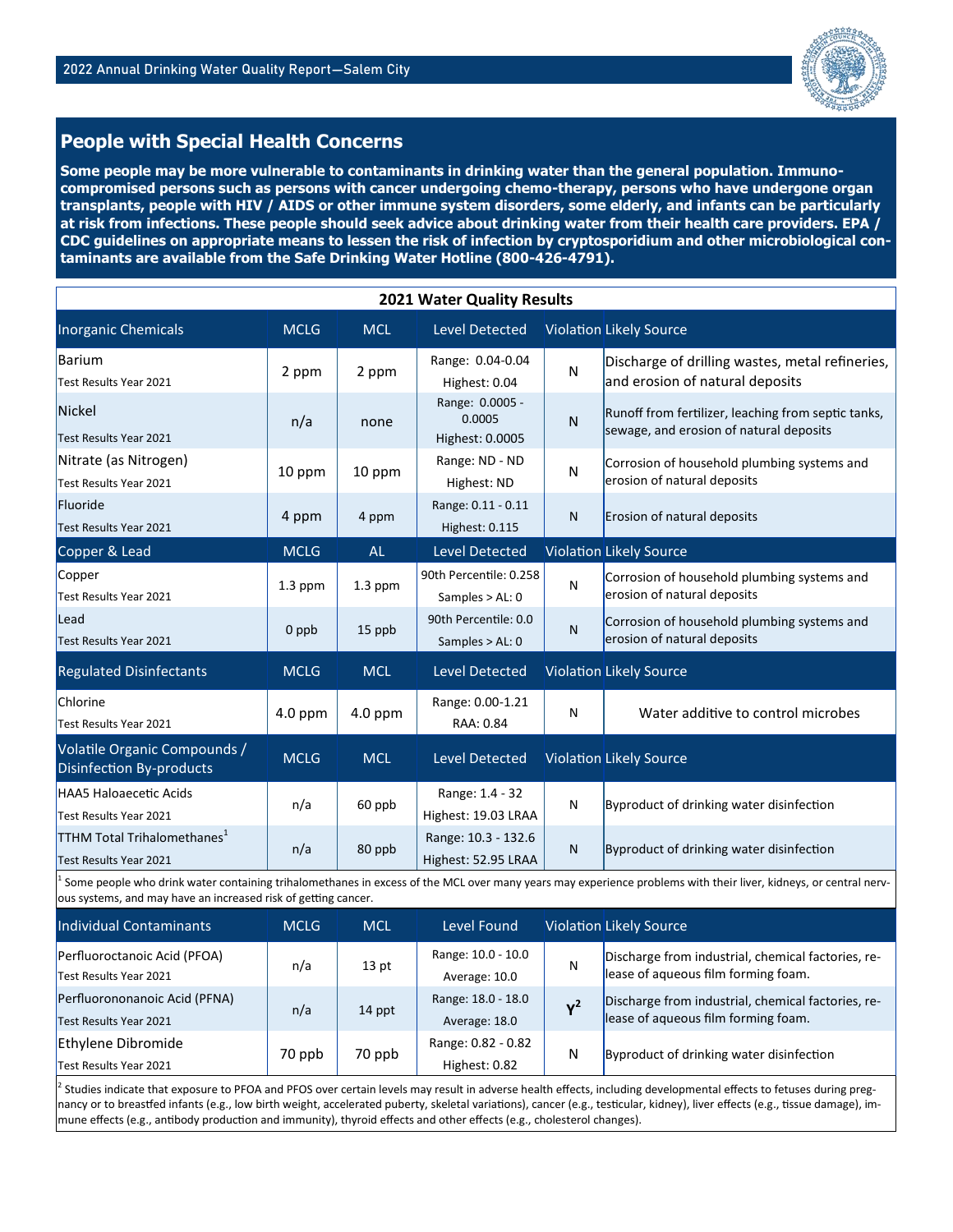

| <b>Secondary Contaminants</b> | <b>RUL</b> | Level Found          |   | <b>Violation Likely Source</b>                   |  |  |
|-------------------------------|------------|----------------------|---|--------------------------------------------------|--|--|
| <b>Calcium</b>                |            | Range: 60.0-60.0     | N | Erosion from natural deposits                    |  |  |
| Test Results Year 2021        | n/a        | Highest: 60.0        |   |                                                  |  |  |
| Chloride                      | $250$ ppm  | Range: 43.8 - 43.8   | N | Erosion from natural deposits                    |  |  |
| Test Results Year 2021        |            | Highest: 43.8        |   |                                                  |  |  |
| Sodium                        | 50 ppm     | Range: 35.0 - 35.0   | N | Naturally present in the environment             |  |  |
| Test Results Year 2021        |            | Highest: 35.0        |   |                                                  |  |  |
| Sulfate                       | $250$ ppm  | Range: 55.4 - 55.4   | N | Erosion from natural deposits; Industrial wastes |  |  |
| Test Results Year 2021        |            | Highest: 55.4        |   |                                                  |  |  |
| <b>Zinc</b>                   |            | Range: 0.116 - 0.116 | N | Erosion from natural deposits                    |  |  |
| Test Results Year 2021        | 5 ppm      | Highest: 0.116       |   |                                                  |  |  |

Note on Recommended Upper Limit Exceedances: Secondary standards are non-mandatory guidelines to assist public water systems in managing their drinking water for aesthetic considerations, such as taste, color, and odor. These contaminants are not considered to present a risk to human health.

| Microbiologicals-Revised Total<br>Coliform Rule (RTCR) | Number | <b>Number</b><br>Required Completed | Required | Corrective Actions Corrective Actions Completed |
|--------------------------------------------------------|--------|-------------------------------------|----------|-------------------------------------------------|
| Level 1 Assessment - Total Coliform                    | 84     | 95                                  |          |                                                 |

Total coliform bacteria are generally not harmful themselves. Coliforms are bacteria which are naturally present in the environment and are used as an indicator that other potentially harmful bacteria may be present. Fieldsboro had 0 positive results for coliform bacteria in 12 samples.

#### Footnotes

The state allows us to monitor for some contaminants less than once per year because the concentrations of these contaminants do not change frequently. Some of our data though representative, are more than one year old.

|            |                                                                                                          |            | <b>Definitions</b>                                                                                                                                                                                       |             |                                                                                                                                                                       |
|------------|----------------------------------------------------------------------------------------------------------|------------|----------------------------------------------------------------------------------------------------------------------------------------------------------------------------------------------------------|-------------|-----------------------------------------------------------------------------------------------------------------------------------------------------------------------|
|            | ppm Parts Per Million: equivalent of one second in 12 days                                               | <b>MCL</b> | Maximum Contaminant Level: The highest<br>level of a contaminant that is allowed in drink-                                                                                                               | <b>MRDL</b> | <b>Maximum Residual Disinfection</b><br>Level The highest level of a disinfect-                                                                                       |
| ppb        | Parts Per Billion: equivalent of one second in 32 years                                                  |            | ing water. MCL's are set as close to the MCLG's<br>as feasible using the best available treatment                                                                                                        |             | ant allowed in drinking water. There<br>is convincing evidence that the addi-                                                                                         |
| ppt        | Parts Per Trillion: equivalent of one second in 32,000<br>years                                          |            | technology.                                                                                                                                                                                              |             | tion of a disnfectant is necessary for<br>control of microbial contaminants.                                                                                          |
| <b>NA</b>  | <b>Not Applicable</b>                                                                                    |            | MCLG Maximum Contaminant Level Goal: The level<br>of a contaminant in drinking water below                                                                                                               |             | <b>MRDLG</b> Maximum Residual Disinfection<br>Level Goal The level of a drinking                                                                                      |
| <b>RUL</b> | <b>Recommended Upper Limit</b>                                                                           |            | which there is no known or expected health<br>risk. MCLG's allow for a margin of safety.                                                                                                                 |             | water disinfectant below which there<br>is no known or expected risk to                                                                                               |
| <b>ND</b>  | <b>Not Detected</b>                                                                                      |            |                                                                                                                                                                                                          |             | health. MRDLG's do not reflect the<br>benefit of the use of disinfectants to<br>control microbial contamination.                                                      |
| RAA        | <b>Running Annual Average</b>                                                                            | <b>AL</b>  | Action Level The concentration of a contami-<br>nant which, if exceeded, triggers treatment or<br>other requirements which a water system must related. Water suppliers must meet all primary<br>follow. |             | Primary Standards: Federal drinking water<br>regulations for substances that are health-<br>drinking water standards.                                                 |
|            | <b>LRAA Locational Running Annual Average</b>                                                            |            |                                                                                                                                                                                                          |             |                                                                                                                                                                       |
| TТ         | Treatment Technique: A required process intended<br>to reduce the level of a contaminant in drinking wa- | <b>CU</b>  | <b>Color Unit</b>                                                                                                                                                                                        |             | Secondary Standards: Federal drinking water<br>measurements for substances that do not                                                                                |
|            | ter.                                                                                                     | pCi/L      | Picocuries Per Liter: equivalent of one second<br>in 32 million years                                                                                                                                    |             | have an impact on health. These reflect aes-<br>thetic qualities such as taste, odor and appear-<br>ance. Secondary standards are recommenda-<br>tions, not mandates. |